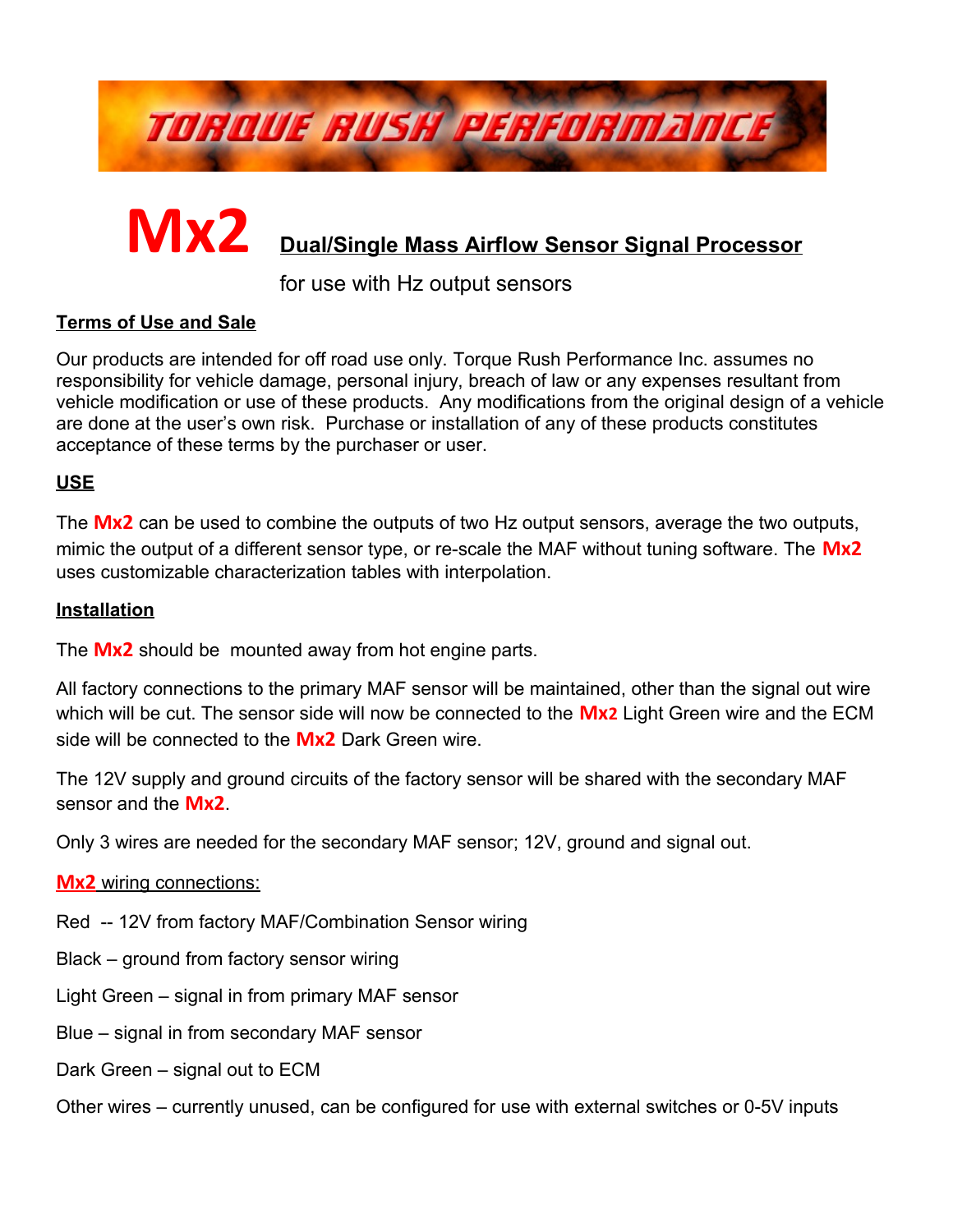## **Calibration**

Device setup and calibration is accomplished using the TRP MAF Magic software application.

Install the MAF Magic software on your PC and connect the **Mx2** via the appropriate USB cable.

Under the "MAF Tables" tab you will see a sensor characterization table. You can switch between 3 different tables; Primary MAF sensor, Secondary MAF sensor, and Output.

If you select a "Dual" mode in the drop down box to the right of the table, all 3 tables will be used. If you select "Single" mode, only the Primary and Output tables will be used, although all 3 tables may be programmed. "Single" mode allows the device to mimic the output of a sensor different than the actual installed sensor, or to re-scale the output of a sensor. In "Dual Add" mode the airflows of both sensors are combined and the frequency output will correspond to the combined airflow per the "Output" table. "Dual Average" mode will output the average the 2 sensors.

Use the drop down box above the table to select the specific sensor table you wish to program. The software will read from the **Mx2** and display the currently programmed calibration for that table. Selecting "Copy to All" will program the same values to all three tables in one step.

Prior to V 7.0: For each table, the step size of the "Frequency" column can be set to either 125 or 150 by selecting either value in the drop down box to the right of the table.

Version 7.0: Any custom values can be entered in the frequency column of each table as some newer MAF sensor characterization tables incorporate variable step sizes. The Mx2 must first have the most recent firmware installed.

New airflow (frequency and airflow for V 7.0) values may be entered in the tables either manually or via the copy/paste method. If using copy/paste, ensure that the table is fully populated with rational values to the end of the column. Select the correct starting cell prior to clicking "Paste". Once the table has been populated, and other settings selected, click "Update" to program the new values to the **Mx2** . If using "Dual" mode, repeat for all 3 tables (or use "Copy to All" if identical). Program at least the Primary and Output tables if using "Single" mode.

For Dual Add or Dual Subtract modes the secondary MAF will be ignored below the "Ignore Secondary Below X Hz" value. For example, if the sensor outputs 600Hz with no airflow(key on/engine off), then it should be ignored until its output is above this value.

## **LED Status Indicator**

When the device is running, the LED will be flashing at a rapid rate. Every flash indicates approximately 2000 output update cycles.

1 double flash- either sensor signal has been lost in "Dual" mode, or the Primary sensor signal has been lost in "Single" mode.

Multiple double flashes indicate a hardware fault

## **Logging**

The MAF signals can be data logged using our MAF Magic software.

Remove the cover from the **Mx2** box and power it up by switching on the vehicle ignition or starting the engine. Connect the USB cable between the **Mx2** and your PC and select either "Live Data" or "Record". Selecting record will allow you to save the log file. You can pause playback and use the cursor to view signal values at any point in the chart.